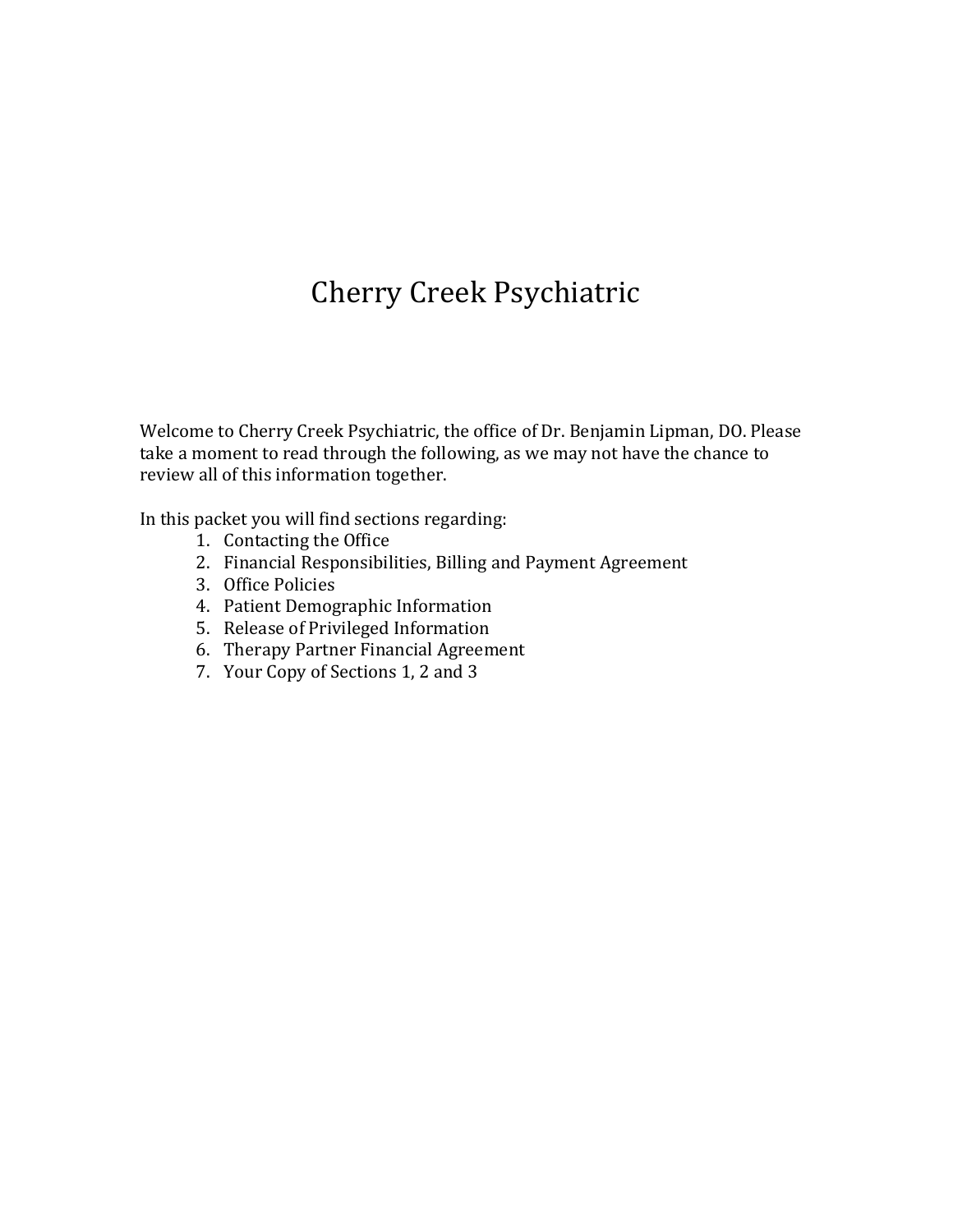### Section 1: Contacting the Office

Cherry Creek Psychiatric's main office number is **720-432-4660**. Messages are retrieved throughout the day, Monday through Friday. Please allow 24-48 hours for a return call during the week. In the case of **emergency only**, you may contact Dr. Lipman on his personal phone, at  $518-221-5047$ . Please leave a message, as he is not always able to answer. If you, or the patient you are calling about, are in crisis and Dr. Lipman is not accessible, please go to your nearest emergency room, or call 911 for assistance.

At this time, e-mail communication is not accepted.

The office address is:

Cherry Creek Psychiatric Dr. Benjamin Lipman 950 South Cherry Street, suite 316 Denver, CO 80246

The office fax is:

720-379-4647

-please note this fax line is confidential and should not be given out to pharmacies

\_\_\_\_\_\_\_\_\_\_\_\_\_\_\_\_\_\_\_\_\_\_\_\_\_\_\_\_\_\_\_\_\_\_\_\_\_\_\_ \_\_\_\_\_\_\_\_\_\_\_\_\_\_\_\_\_\_\_\_\_\_\_\_\_\_

Signature: Date: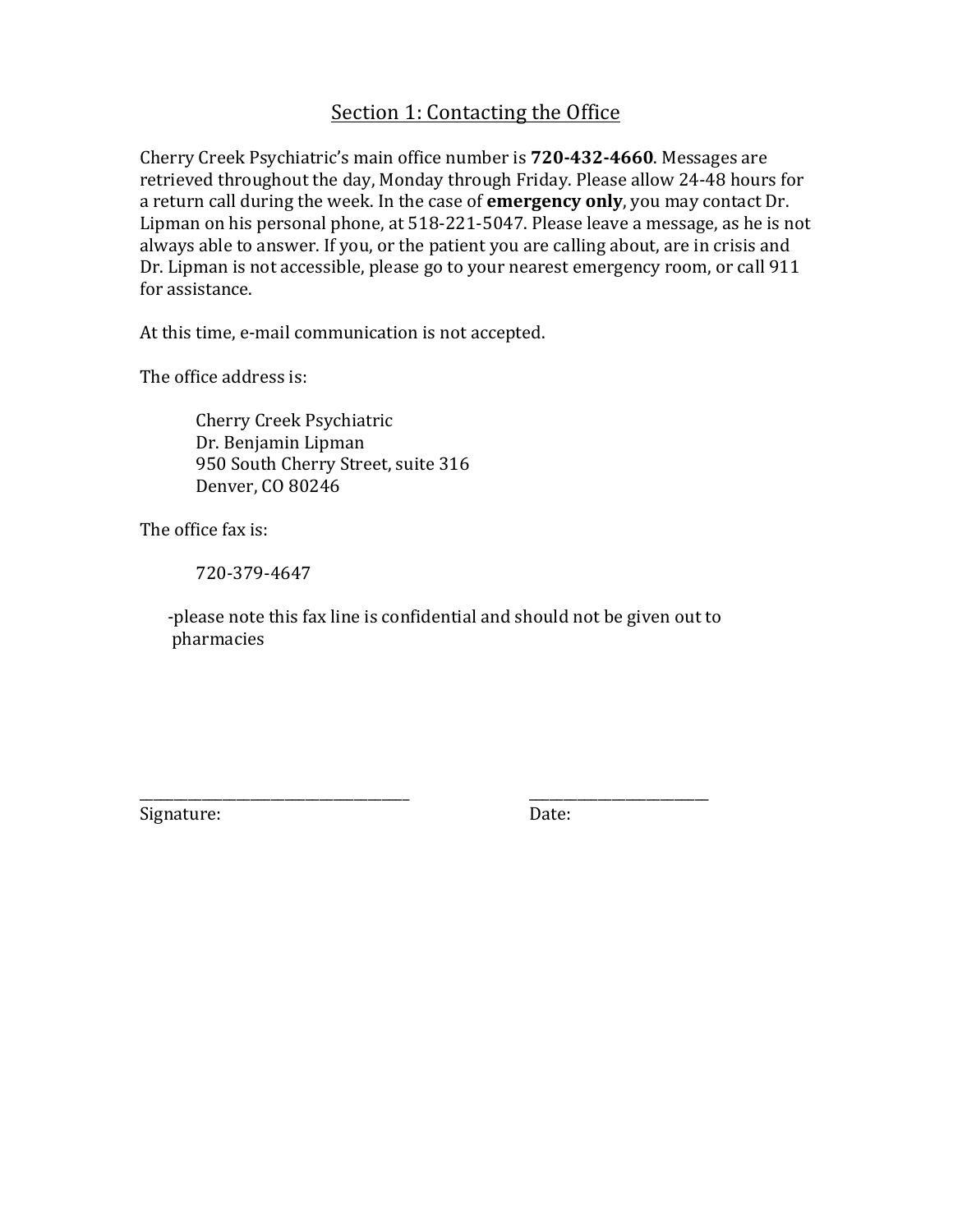### Section 2: Financial Responsibilities, Billing and Payment Agreement

Cherry Creek Psychiatric does not work directly with insurance providers. Financial responsibility for treatment lies with the patient, or the patient's financially responsible party.

Payment is processed through Therapy Partner, an online credit card processing service designed for psychiatrists and psychotherapists. At this time, Visa, MasterCard, and Discover are accepted. There are no additional processing fees for this service. Unless otherwise agreed upon, credit card will be the primary form of payment for professional services. A valid credit card must be on file at all times. Credit card numbers are not kept on file in this office.

Therapy Partner and Cherry Creek Psychiatric will provide an itemized bill and receipt that you may submit to your insurance provider for reimbursement as per your policy. There is no guarantee of coverage. You are responsible for all charges for professional services rendered on behalf of the identified patient, at the time of service. Billing statements will contain session billing codes and dates of service, along with the commonly required information insurance companies generally use to reimburse for out-of-network services. Please be aware that diagnosis codes are included on these statements. **For your privacy, please specifically request if you** would not like diagnostic codes included on these statements.

It is Cherry Creek Psychiatric's policy that you will be charged for missed appointments unless notice is given to cancel at least **two full business days** before the scheduled appointment. Please note that insurance companies do not reimburse for missed/cancelled appointments. Also, while Dr. Lipman may agree to speak over the phone for a scheduled appointment, insurance companies generally do not reimburse for telephone appointments.

Your signature below indicates that you understand Cherry Creek Psychiatric's financial policies and certifies that you are financially responsible for services provided. You are responsible for any collection or attorney fees or court costs associated with the use of outside individuals or organizations required for collection of your account. Late payment fees may also be assessed, according to Colorado State law, unless otherwise agreed upon.

Signature: Date:

\_\_\_\_\_\_\_\_\_\_\_\_\_\_\_\_\_\_\_\_\_\_\_\_\_\_\_\_\_\_\_\_\_\_\_\_\_ \_\_\_\_\_\_\_\_\_\_\_\_\_\_\_\_\_\_\_\_\_\_\_\_\_\_\_\_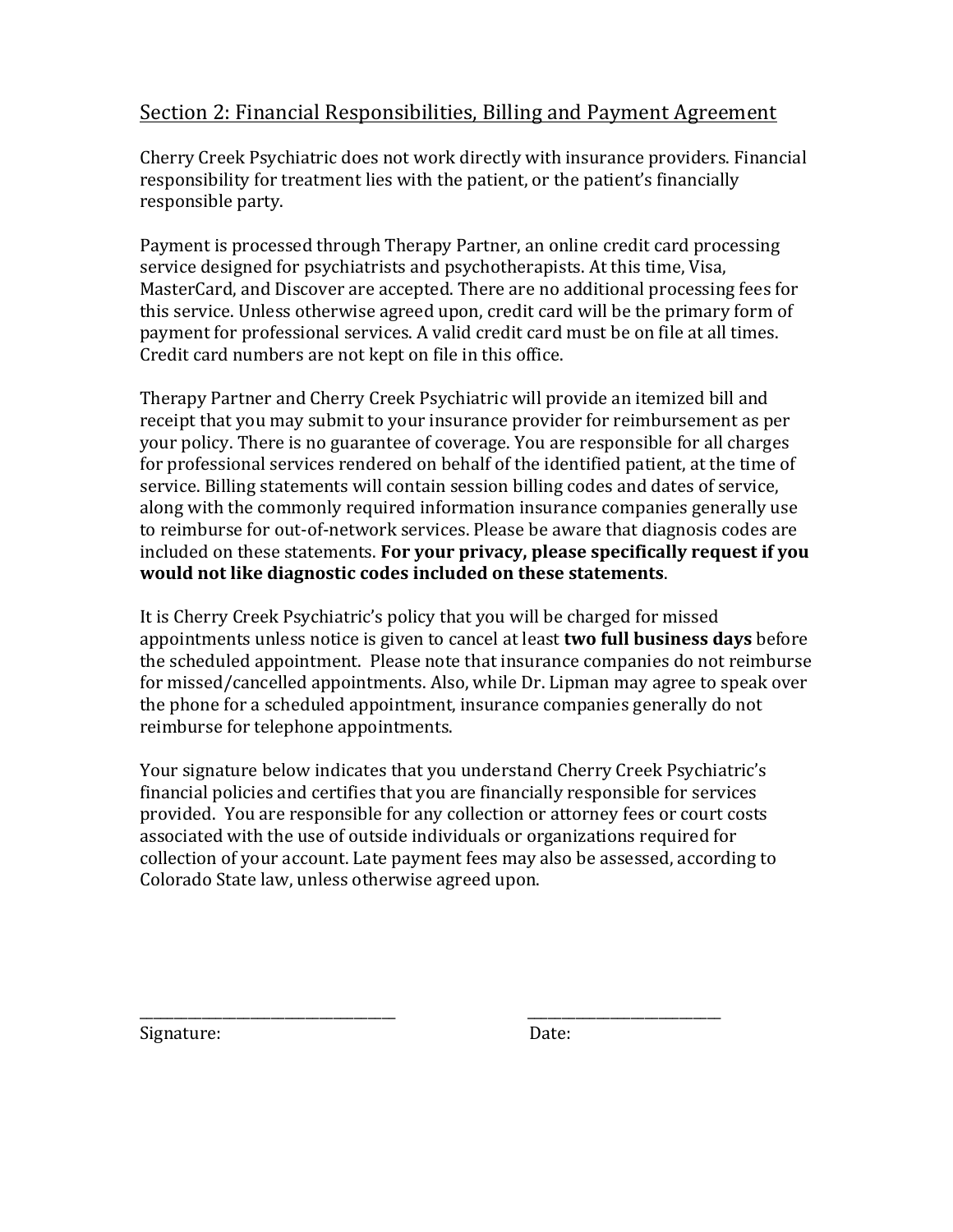### Section 3: Office Policies-Please read and initial each of the following

- $\Box$  All appointments must be cancelled greater than two business days in advance to avoid being charged the full session fee. Please be aware that insurance companies will not reimburse for sessions not attended.
- $\Box$  No show/no call sessions will be charged for at the full session fee, regardless if an appointment is rescheduled within the same business week.
- □ Special considerations for ongoing therapy/regularly scheduled **appointment times**: Committing to ongoing and intensive psychotherapy is an important decision, one that must be undertaken understanding not only the psychological commitment, but the time and financial commitments. Regularly scheduled appointments represent a large time commitment for both you and your treatment provider. In order to ensure that your day can be planned accordingly, session times are accurately kept. Appointments are never double-booked or overlapped. In order to provide this consistency, your financial responsibility for the agreed upon appointment time is necessary. **Please read the following section carefully:** Considerations to waive appointment fees for sessions not attended or cancelled within two business days will be made in the case of emergencies, safety, and serious unavoidable events that require immediate attention. These events might include taking a child or family member to the hospital, the death of a family member, or an emergency medical procedure. Please understand that session fees cannot be waived in the case of childcare issues, minor illness, or work-related incidents. It is understandable that some appointments may have to be missed, however, please be aware that the majority of late cancel/missed appointments are charged for.
- $\Box$  Effective treatment often requires communication with outside providers, including primary care physicians, other physicians, schools, and outside therapists. Consultations with other providers or medical chart reviews are billed for by time, at a prorated amount of the agreed upon session rate. You will not be billed for consultation time without prior approval. Insurance companies may not reimburse for these communications.
- $\Box$  At your request, letters and other paperwork relating to treatment may be provided. Documents commonly requested include letters to schools, letters to other treatment providers, treatment plans and recommendations, prior authorization medication requests, and communication with insurance companies. Letters, paperwork, and communication to insurance companies are billed for by time, and at the agreed upon prorated session rate.
- $\Box$  Emergency encounters between sessions lasting greater than five minutes are subject to charges based on the time for the interaction, plus ancillary activities like documentation and communication with outside providers. Examples of an emergency encounter would include patient hospitalization, or emergency phone calls. Charges are based on the prorated session rate.
- $\Box$  Prescription medications are generally given in an amount sufficient to last until the next appointment. If an appointment is missed and medications are needed, a bridge prescription may be written to cover the amount of medication needed to attend that next appointment. Please be aware that some insurance companies will not pay for two prescriptions for the same medication filled within the same 30-day period.
- $\Box$  Refill requests must be made by the patient, or the patient's caretaker. Refill requests made by a pharmacy are not honored, as they are often inaccurate.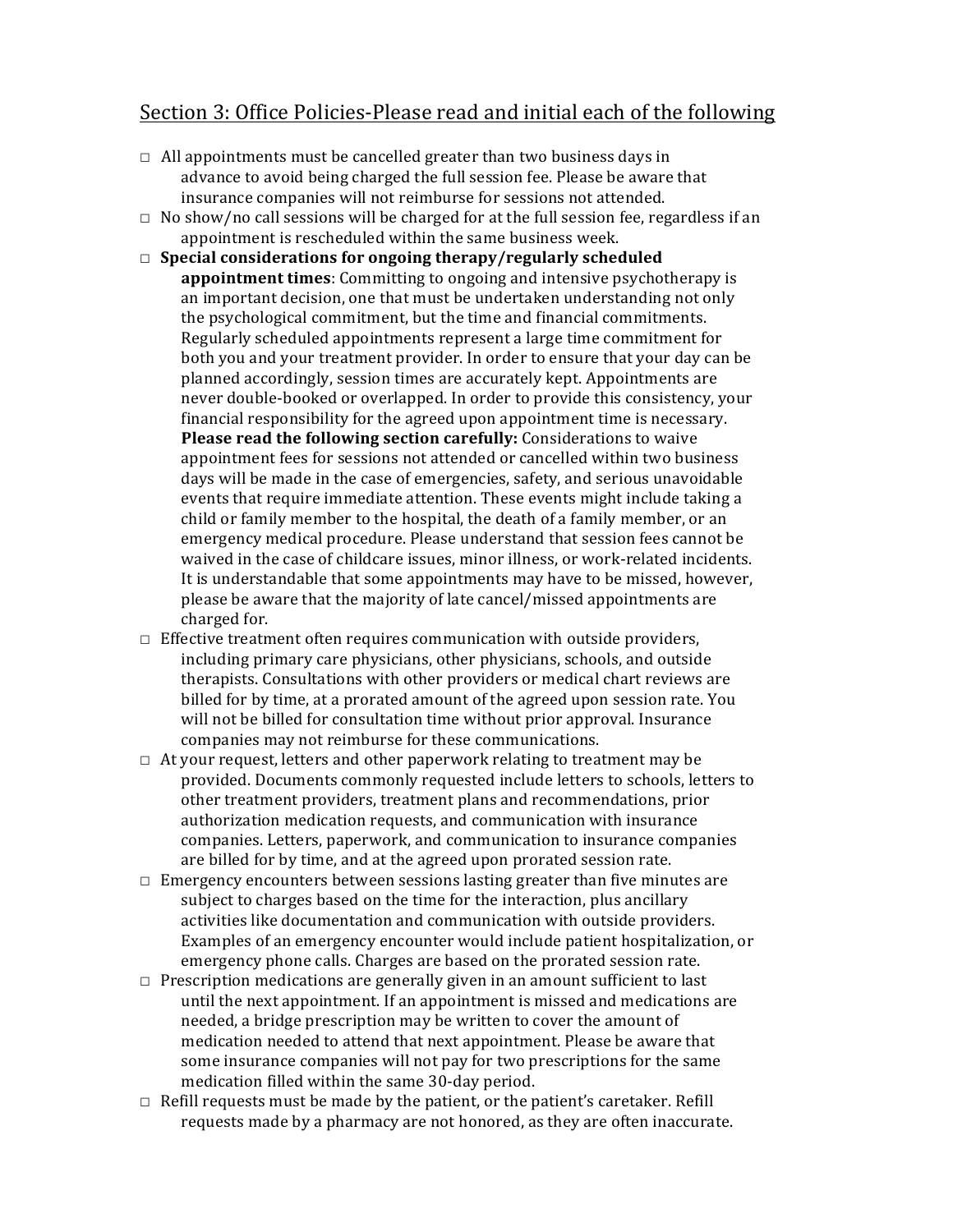## Cherry Creek Psychiatric Patient Information Form

| Today's Date:                                                                                                                                                                                                                                                                                                                                                                                                                                                                 |                   |        |                          | PCP:                               |        |                            |                 |  |  |
|-------------------------------------------------------------------------------------------------------------------------------------------------------------------------------------------------------------------------------------------------------------------------------------------------------------------------------------------------------------------------------------------------------------------------------------------------------------------------------|-------------------|--------|--------------------------|------------------------------------|--------|----------------------------|-----------------|--|--|
| <b>PATIENT INFORMATION</b>                                                                                                                                                                                                                                                                                                                                                                                                                                                    |                   |        |                          |                                    |        |                            |                 |  |  |
| Patient's Last Name:<br>First:                                                                                                                                                                                                                                                                                                                                                                                                                                                |                   |        |                          | Middle:                            |        |                            | Marital status: |  |  |
| Birth date:                                                                                                                                                                                                                                                                                                                                                                                                                                                                   | Age:              | Sex:   |                          |                                    |        |                            |                 |  |  |
| City:<br>Address:<br>Social Security no.:<br>Home phone no.:                                                                                                                                                                                                                                                                                                                                                                                                                  |                   |        |                          |                                    | State: | Cell phone no.:            | ZIP:            |  |  |
| Who referred you to this practice?                                                                                                                                                                                                                                                                                                                                                                                                                                            |                   |        |                          |                                    |        |                            |                 |  |  |
| RESPONSIBLE PARTIES INFORMATION (ONLY FILL OUT IF PATIENT IS A MINOR)                                                                                                                                                                                                                                                                                                                                                                                                         |                   |        |                          |                                    |        |                            |                 |  |  |
| Mother of Patient<br>Name:                                                                                                                                                                                                                                                                                                                                                                                                                                                    | Address:<br>City: | State: |                          | ZIP:                               |        | Contact:<br>Cell:<br>Home: |                 |  |  |
| <b>Father of Patient</b><br>Name:                                                                                                                                                                                                                                                                                                                                                                                                                                             | Address:<br>City: | State: |                          | Contact:<br>Cell:<br>Home:<br>ZIP: |        |                            |                 |  |  |
|                                                                                                                                                                                                                                                                                                                                                                                                                                                                               |                   |        |                          |                                    |        |                            |                 |  |  |
| <b>INSURANCE INFORMATION</b><br>C Yes C No<br>Is this patient covered by insurance?                                                                                                                                                                                                                                                                                                                                                                                           |                   |        |                          |                                    |        |                            |                 |  |  |
| Please indicate primary insurance carrier:<br>Subscriber's name:<br>Subscriber's S.S. no.:                                                                                                                                                                                                                                                                                                                                                                                    |                   |        | Group no.:               |                                    |        | Policy no.:                |                 |  |  |
| Birth date:<br>Patient's relationship to subscriber:                                                                                                                                                                                                                                                                                                                                                                                                                          |                   |        |                          |                                    |        |                            |                 |  |  |
| IN CASE OF EMERGENCY                                                                                                                                                                                                                                                                                                                                                                                                                                                          |                   |        |                          |                                    |        |                            |                 |  |  |
| Name of spouse, local friend or relative:                                                                                                                                                                                                                                                                                                                                                                                                                                     |                   |        | Relationship to patient: |                                    |        | Home phone no.:            | Cell phone no.: |  |  |
| The above information is true to the best of my knowledge. I understand that I am financially responsible for all charges and that insurance information is only being collected<br>to expedite communications (i.e. Prior Authorization Requests), when applicable. By providing my insurance information I am authorizing Cherry Creek Psychiatric to speak with<br>my insurance company and to release any information required to expedite these types of communications. |                   |        |                          |                                    |        |                            |                 |  |  |
| Patient/Guardian signature(s)                                                                                                                                                                                                                                                                                                                                                                                                                                                 |                   |        |                          |                                    | Date   |                            |                 |  |  |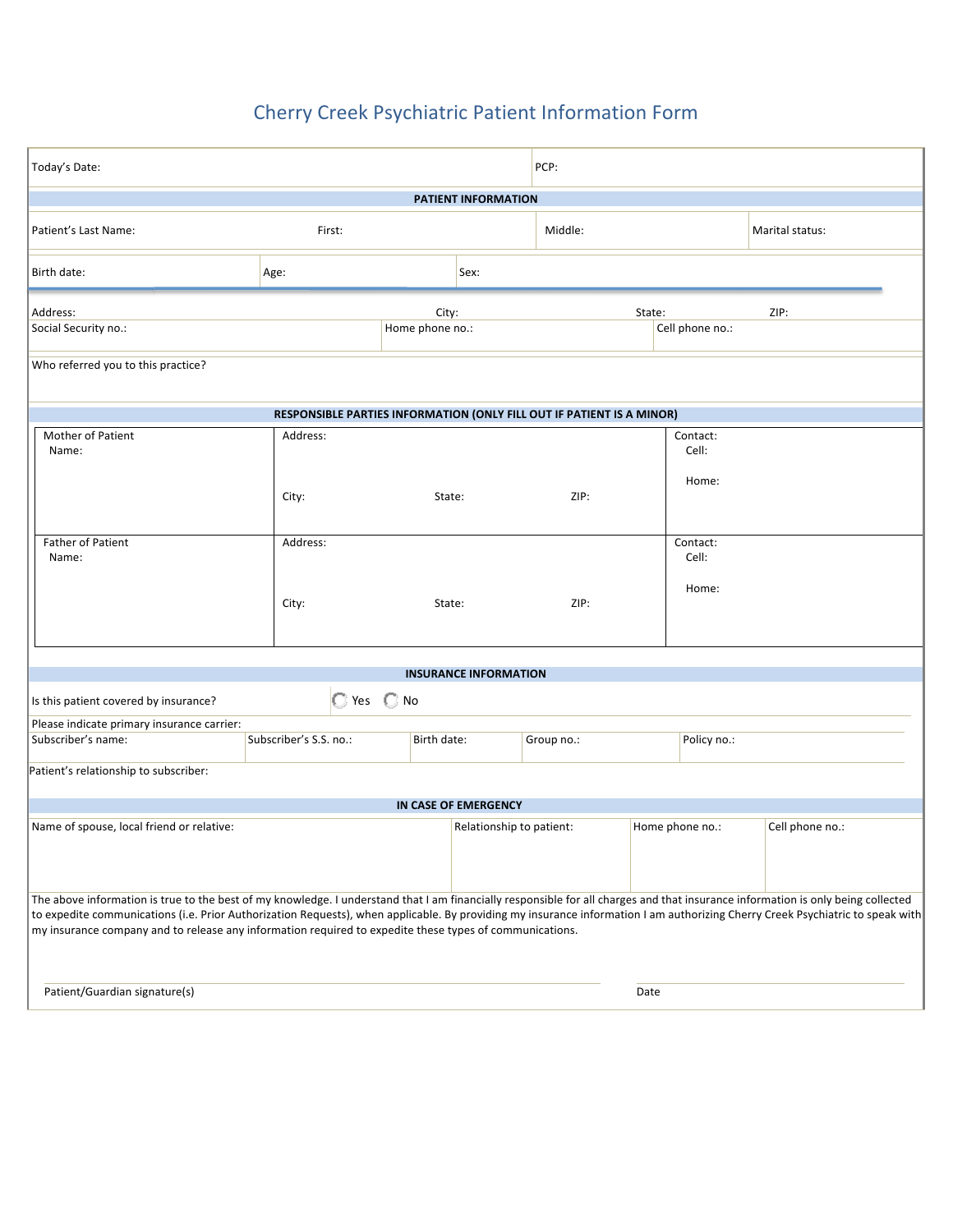Section 5:

## **Release of Privileged Information**

I hereby authorize Cherry Creek Psychiatric and Dr. Benjamin Lipman to obtain medical information about, and/or provide medical information regarding:

Patient Name

Date of Birth

To and/or from:

I hereby release Dr. Lipman from any liability in furnishing this information.

Signature

Date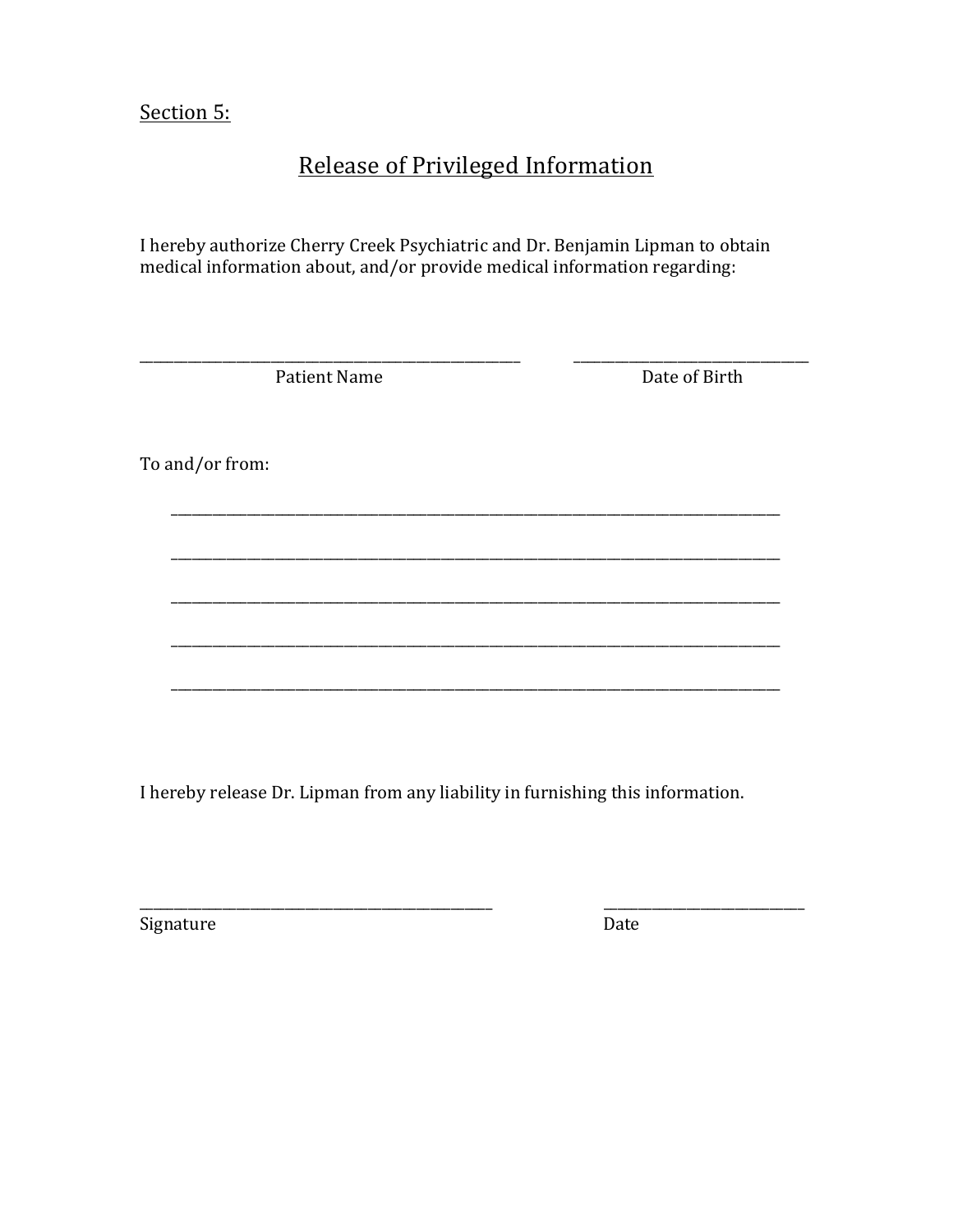## **ELECTRONIC PAYMENT AUTHORIZATION**

Please indicate the card you wish to use for all services rendered through this practice. Charges for services rendered will be deducted from the card designated below at the time services are rendered. We accept: Visa, MC and Discover.

#### **Client Information:**

| <b>Billing Information:</b>        |  |                                                                                                                                                                                                                                                                                                                                                           |             |  |  |  |  |  |  |
|------------------------------------|--|-----------------------------------------------------------------------------------------------------------------------------------------------------------------------------------------------------------------------------------------------------------------------------------------------------------------------------------------------------------|-------------|--|--|--|--|--|--|
|                                    |  | Please indicate the information associated with the credit card you wish to use.                                                                                                                                                                                                                                                                          |             |  |  |  |  |  |  |
|                                    |  |                                                                                                                                                                                                                                                                                                                                                           |             |  |  |  |  |  |  |
|                                    |  |                                                                                                                                                                                                                                                                                                                                                           |             |  |  |  |  |  |  |
|                                    |  |                                                                                                                                                                                                                                                                                                                                                           |             |  |  |  |  |  |  |
|                                    |  | I authorize all service fees to be deducted from the card ending in _____________ (last four digits of the card)                                                                                                                                                                                                                                          |             |  |  |  |  |  |  |
|                                    |  | Please enter the CVV code ______________ (last three digits on back of card)                                                                                                                                                                                                                                                                              |             |  |  |  |  |  |  |
|                                    |  | I authorize the use of this card for all services and fees at the time they are rendered for the following parties:                                                                                                                                                                                                                                       |             |  |  |  |  |  |  |
|                                    |  |                                                                                                                                                                                                                                                                                                                                                           |             |  |  |  |  |  |  |
|                                    |  | I understand that this form authorizes my provider to charge this card for varying session types, across multiple<br>dates of service. *By authorizing use of this card, and signing this electronic payment authorization form, I<br>certify that I am the cardholder and my signature below authorizes each individual charge for all dates of service. |             |  |  |  |  |  |  |
| <b>Cardholder Signature</b>        |  |                                                                                                                                                                                                                                                                                                                                                           | <b>Date</b> |  |  |  |  |  |  |
|                                    |  | Payments are processed by Therapy Partner. Therapy Partner is a registered ISO/MSP of Fifth Third Bank, Cincinnati, OH<br>and HSBC Bank USA National Association, Buffalo, NY.                                                                                                                                                                            |             |  |  |  |  |  |  |
|                                    |  | <b>Debit Card Information:</b> Please provide your payment information below. The card information you provide<br>on this form will be destroyed once your information has been securely encrypted and stored.                                                                                                                                            |             |  |  |  |  |  |  |
| Card (circle one): Visa MasterCard |  | Discover                                                                                                                                                                                                                                                                                                                                                  |             |  |  |  |  |  |  |
|                                    |  |                                                                                                                                                                                                                                                                                                                                                           |             |  |  |  |  |  |  |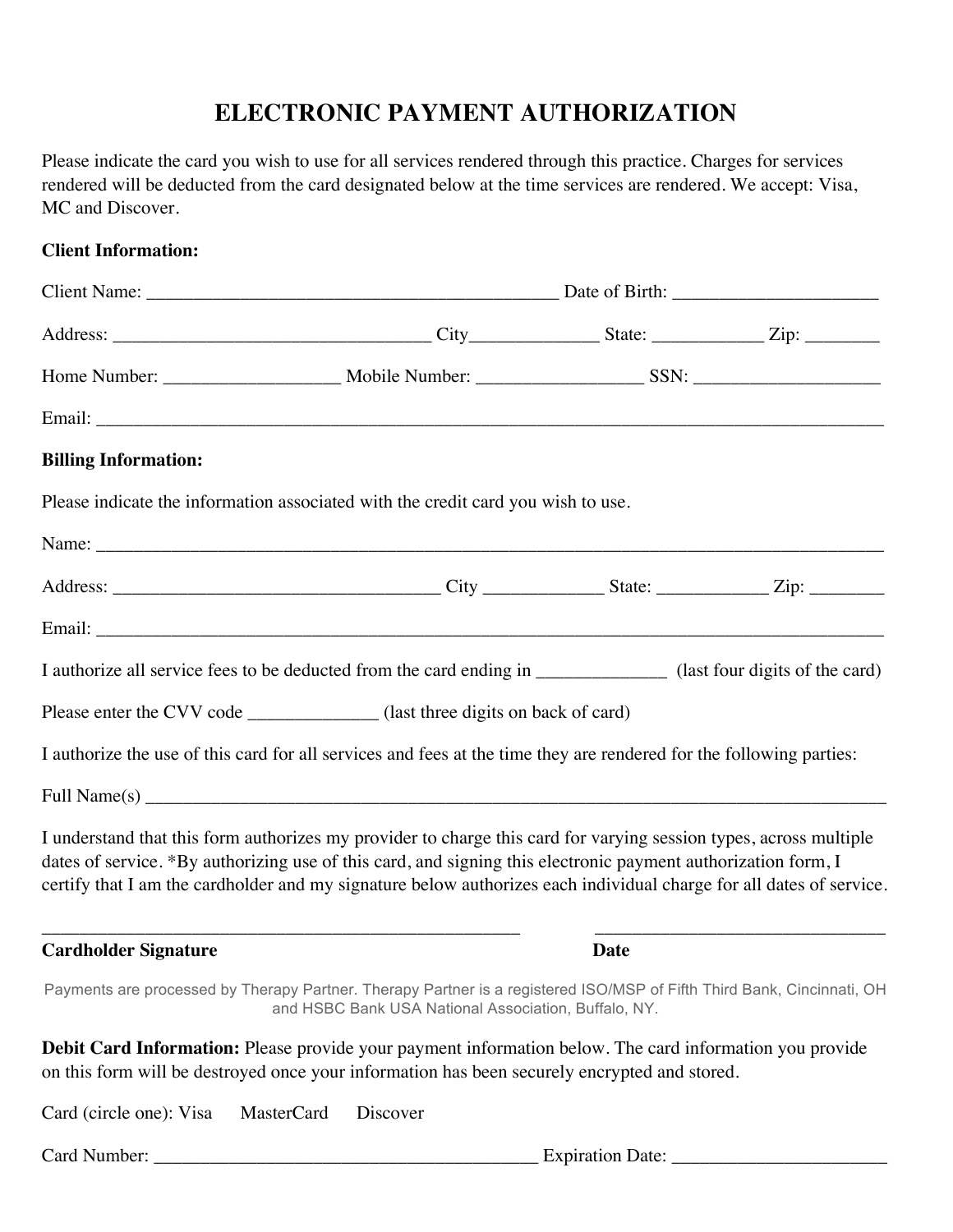## YOUR COPY

### Section 1: Contacting the Office

Cherry Creek Psychiatric's main office number is **720-432-4660**. Messages are retrieved throughout the day, Monday through Friday. Please allow 24-48 hours for a return call during the week. In the case of **emergency only**, you may contact Dr. Lipman on his personal phone, at 518-221-5047. Please leave a message, as he is not always able to answer. If you, or the patient you are calling about, are in crisis and Dr. Lipman is not accessible, please go to your nearest emergency room, or call 911 for assistance.

At this time, e-mail communication is not accepted.

The office address is:

Cherry Creek Psychiatric Dr. Benjamin Lipman 950 South Cherry Street, suite 316 Denver, CO 80246

The office fax is:

720-379-4647

-please note this fax line is confidential and should not be given out to pharmacies

\_\_\_\_\_\_\_\_\_\_\_\_\_\_\_\_\_\_\_\_\_\_\_\_\_\_\_\_\_\_\_\_\_\_\_\_\_\_\_ \_\_\_\_\_\_\_\_\_\_\_\_\_\_\_\_\_\_\_\_\_\_\_\_\_\_

Signature: Date: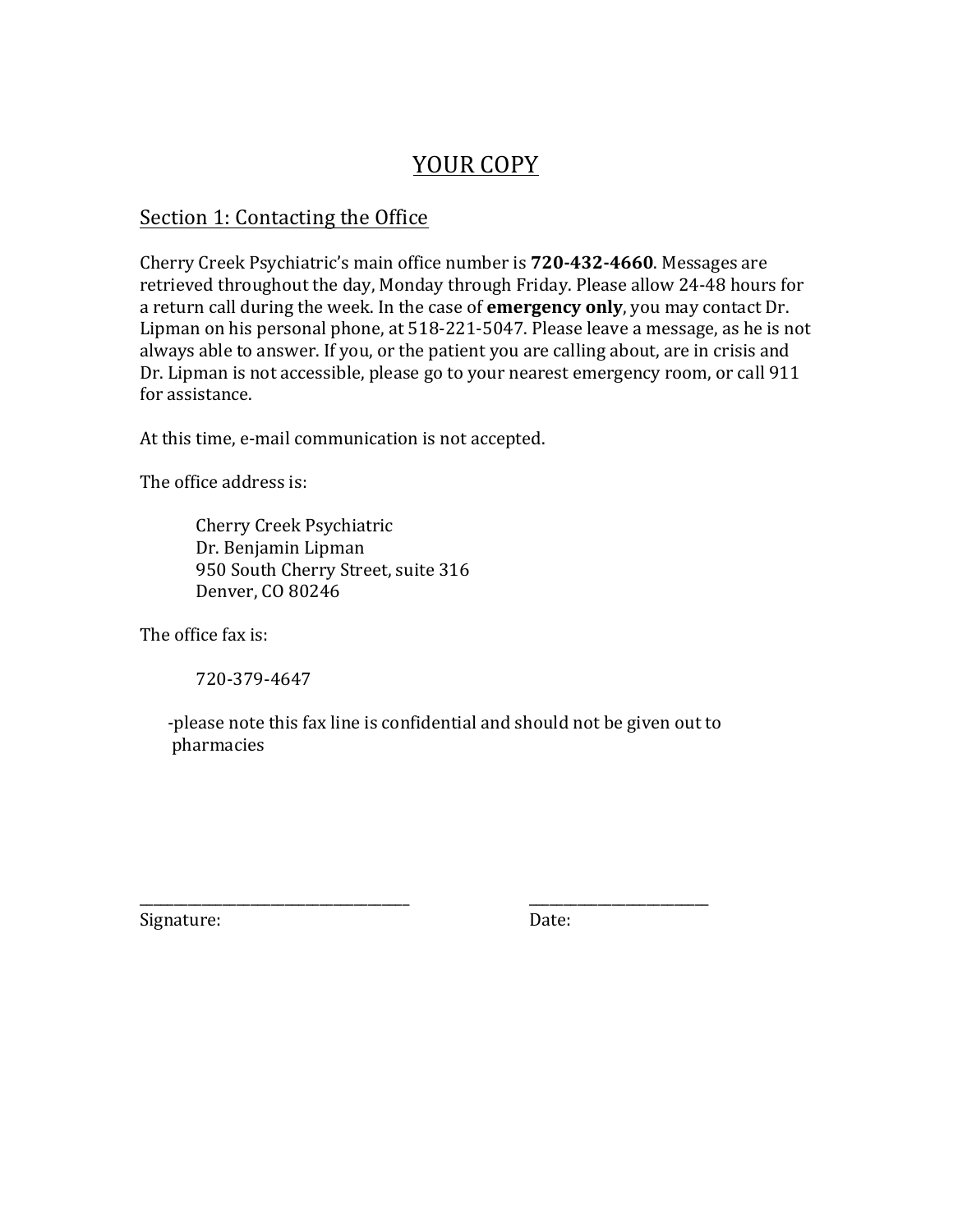## YOUR COPY

## Section 2: Financial Responsibilities, Billing and Payment Agreement

Cherry Creek Psychiatric does not work directly with insurance providers. Financial responsibility for treatment lies with the patient, or the patient's financially responsible party.

Payment is processed through Therapy Partner, an online credit card processing service designed for psychiatrists and psychotherapists. At this time, Visa, MasterCard, and Discover are accepted. There are no additional processing fees for this service. Unless otherwise agreed upon, credit card will be the primary form of payment for professional services. A valid credit card must be on file at all times. Credit card numbers are not kept on file in this office.

Therapy Partner and Cherry Creek Psychiatric will provide an itemized bill and receipt that you may submit to your insurance provider for reimbursement as per your policy. There is no guarantee of coverage. You are responsible for all charges for professional services rendered on behalf of the identified patient, at the time of service. Billing statements will contain session billing codes and dates of service, along with the commonly required information insurance companies generally use to reimburse for out-of-network services. Please be aware that diagnosis codes are included on these statements. For your privacy, please specifically request if you would not like diagnostic codes included on these statements.

It is Cherry Creek Psychiatric's policy that you will be charged for missed appointments unless notice is given to cancel at least **two full business days** before the scheduled appointment. Please note that insurance companies do not reimburse for missed/cancelled appointments. Also, while Dr. Lipman may agree to speak over the phone for a scheduled appointment, insurance companies generally do not reimburse for telephone appointments.

Your signature below indicates that you understand Cherry Creek Psychiatric's financial policies and certifies that you are financially responsible for services provided. You are responsible for any collection or attorney fees or court costs associated with the use of outside individuals or organizations required for collection of your account. Late payment fees may also be assessed, according to Colorado State law, unless otherwise agreed upon.

\_\_\_\_\_\_\_\_\_\_\_\_\_\_\_\_\_\_\_\_\_\_\_\_\_\_\_\_\_\_\_\_\_\_\_\_\_ \_\_\_\_\_\_\_\_\_\_\_\_\_\_\_\_\_\_\_\_\_\_\_\_\_\_\_\_